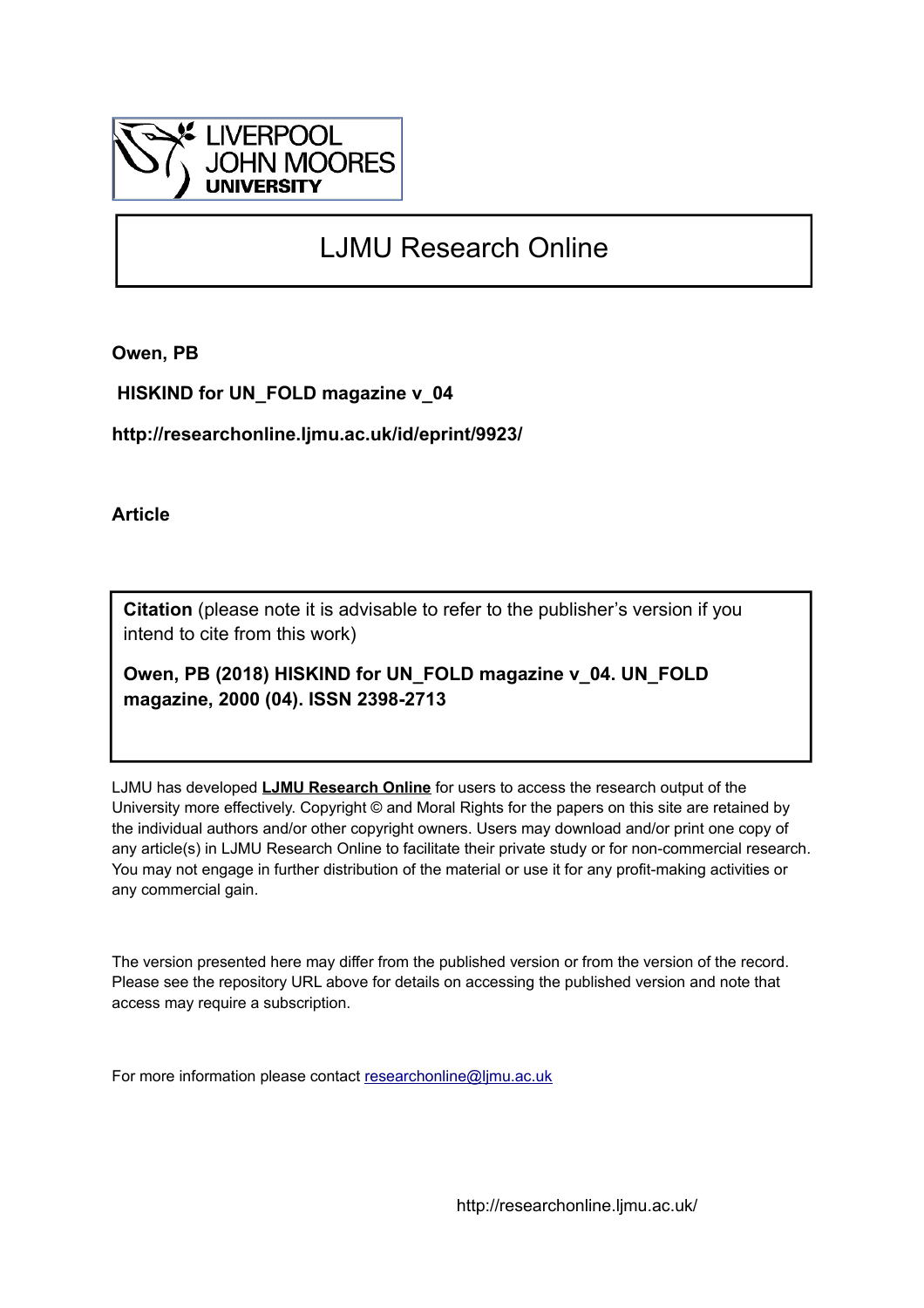Fashion is constantly changing and the role fashion plays in society and culture has become increasingly more important. The realisation of the recent *No Normal'* mindset provides society (us) with a new baseline of expectations and experiences. This year, we have had the pleasure to collaborate with Josh Fletcher, the founder of **HISKIND** magazine, exploring how we can provide a fresh approach to the way gay media is portrayed. Over the next few pages we look at the role of image making, and how it can be used as a mechanism to investigate themes of independence, inclusion, liberation, freedom, gender, sexuality, culture, youth and tribes and create new, more relevant and meaningful content for contemporary audiences  $\square$ 



*Paul Owen*

**gender**

## HISKIND **x**<br>**FOLD**

#### **liberation**

### **independence**

**freedom**

**youth**

**"HISKIND are always very excited about collaborative projects with creative people. Working with UN\_FOLD proved to be authentic, honest, meaningful and thought-provoking - just the thing to get you talking... they exceeded our expectations again this year."** *Josh Fletcher*

#### **inclusion**

#### **sexuality**

**tribes**

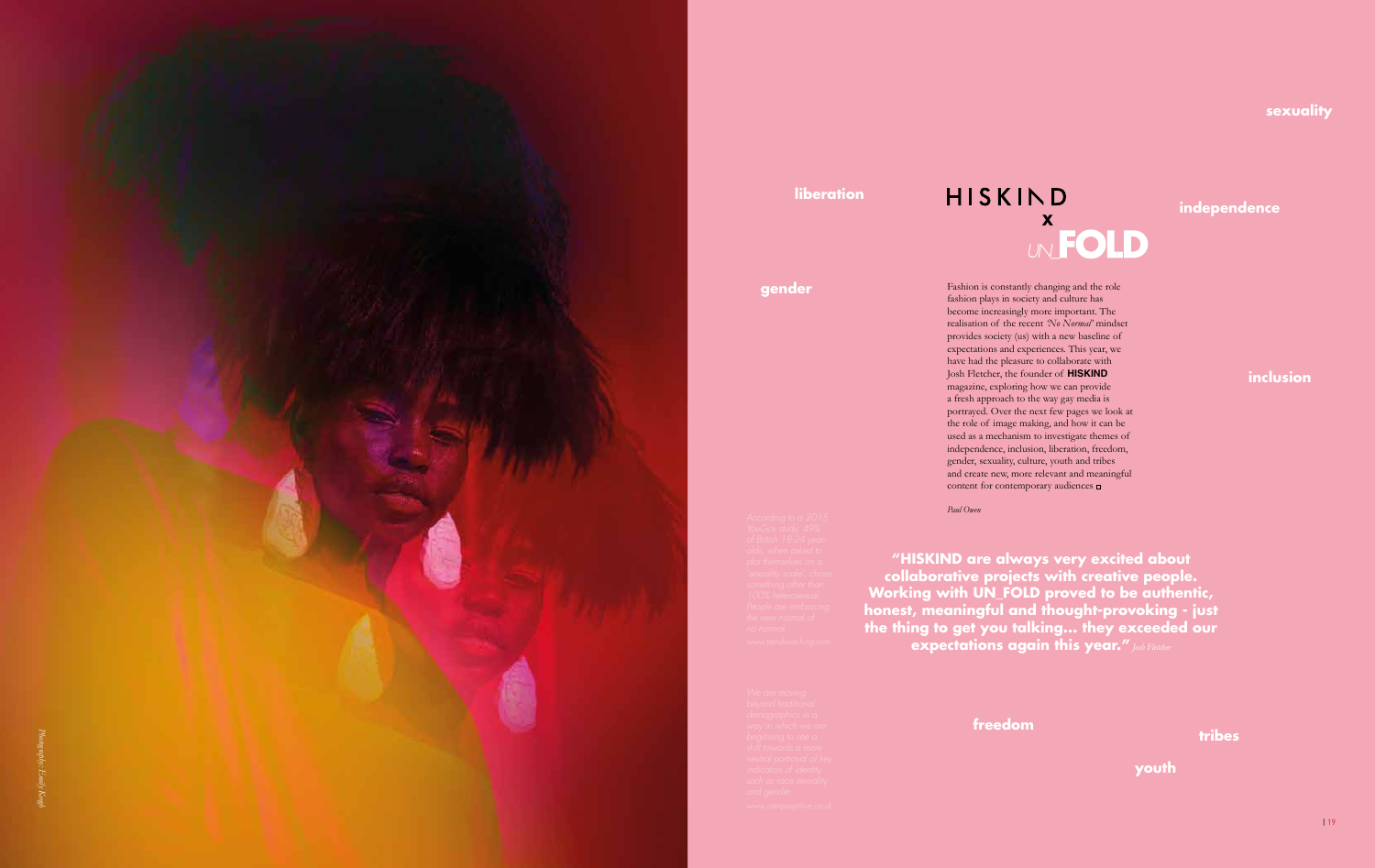

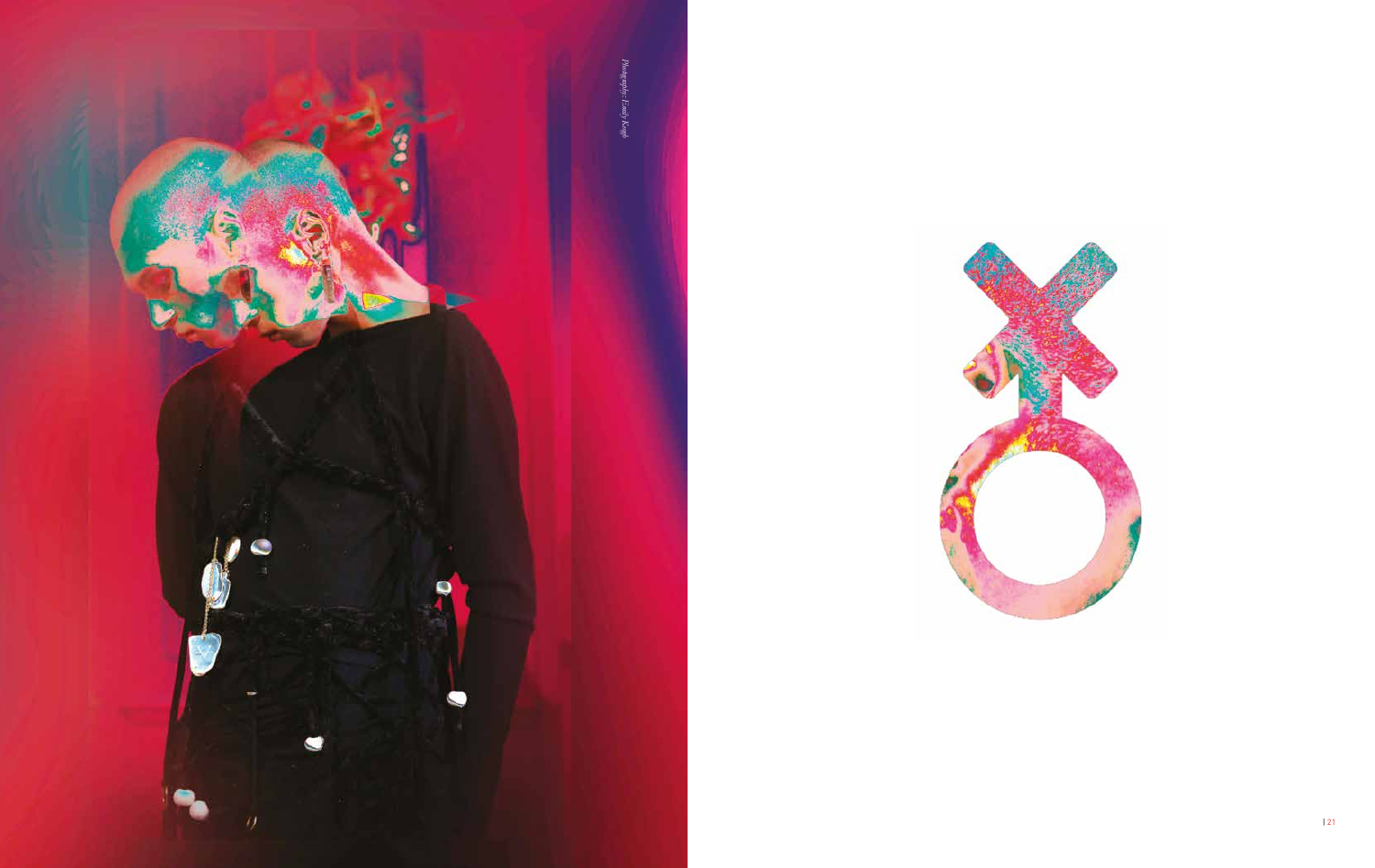